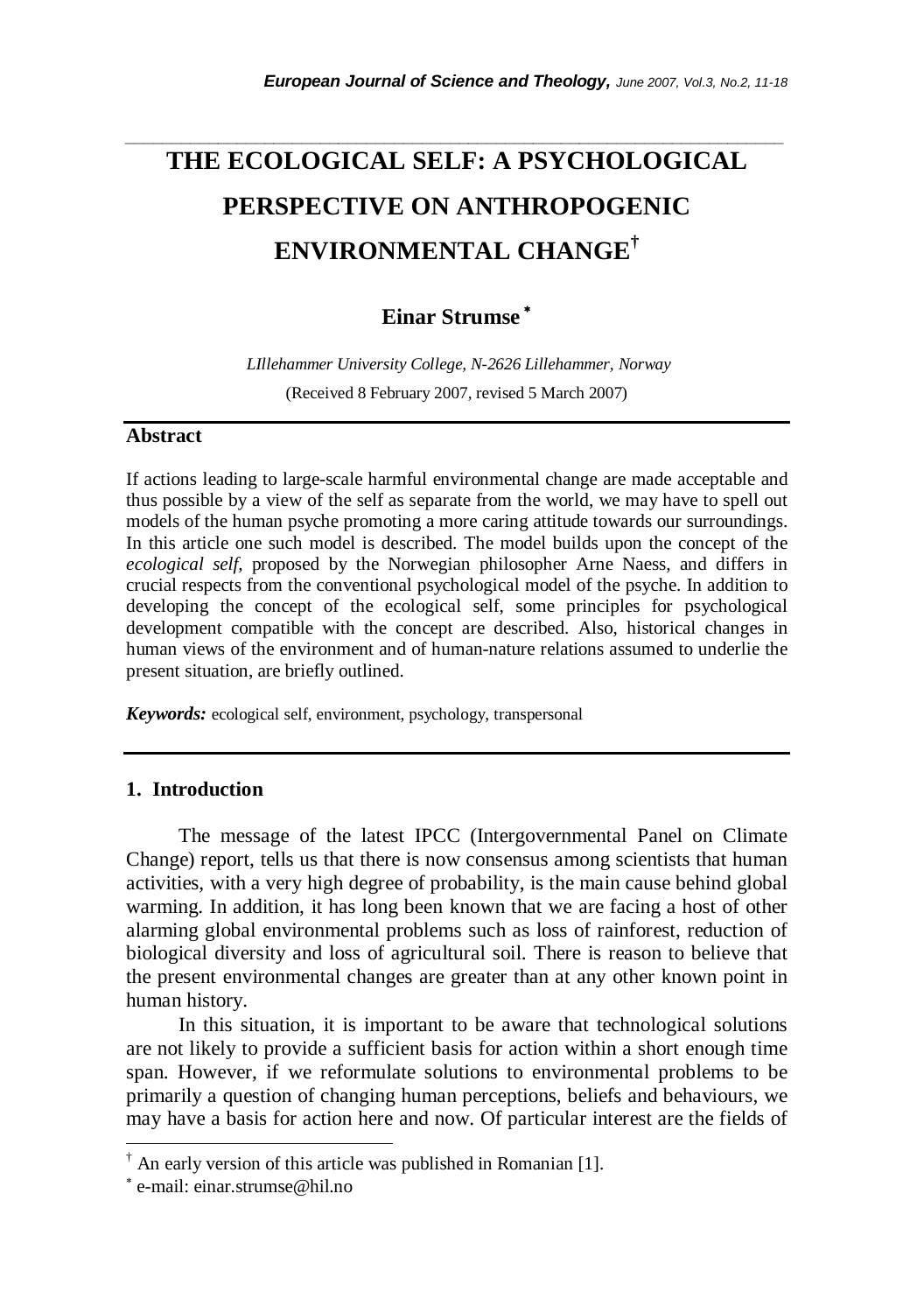*environmental and transpersonal psychology,* as they may provide important foundations for future efforts at changing both how we think and feel about the environment, as well as how we model the human psyche and its relation to the natural environment.

Below, I will discuss one possible psychological model of how we as humans may perceive our relation to the non-human environment. I will argue that the way we understand the human self and the human potential of psychological development, may be at the roots of the history of modern environmental problems, because what we do with the environment, in part at least, is made possible by how we view the relations between humans and nature. The model of the self that has dominated mainstream psychology is one of a self with a strong sense of being something else than or apart from the surroundings, from other people and other objects in the environment. This sense of a separate self is, in Western culture at least, taken as the proof of having reached maturity. However, if actions leading to large scale harmful environmental change are made acceptable and thus possible by a view of the self as separate from the world, we may have to spell out models of the human psyche promoting a more caring attitude towards our surroundings. I will thus describe one such model that in crucial respects differs from the conventional psychological model of the psyche. The core concept of this model is *the ecological self,* proposed by the Norwegian philosopher Arne Naess [2]. In addition to developing the concept of the ecological self, I will also briefly line out some principles for psychological development compatible with the concept. Before doing so, in order to situate the model into the proper context, historical changes in human views of the environment and of human-nature relations, as outlined by the Norwegian philosopher Hjalmar Hegge, will be summarized [3]

In the **mythical age** (i.e. before the ascent of Greek philosophy), nature and humans appears to have been experienced as one single unit. Thus, external (physical) events, were somehow experienced in the same way as internal, psychological events. There was no distinction between inside and outside. Humans *identified* with nature and all things were perceived of as intimately connected, as one whole. Human action was evaluated according to the way it fitted into this wholeness.

In **antiquity** the mythical way of experience was abandoned, while a holistic view of the world and the place of humans in the world still prevailed. However, one saw the emergence of a view of nature as being two-sided - one inner, actively creative, and one outer, passive, material part through which the inner part could reveal itself. In turn, this prepared the ground for a split between humans and nature, and a presumed contradiction between 'inner' and 'outer' nature, which in late antiquity became polarized.

In the **medieval age** a view of the natural world as a principle counteracting the true and real world of ideas had taken hold. This prepared for, **after the Renaissance**, a view of nature as an object of human domination and control, together with a shift from understanding nature as alive and spiritual to seeing it as dead matter, as a thing, an object. Consequently, nature was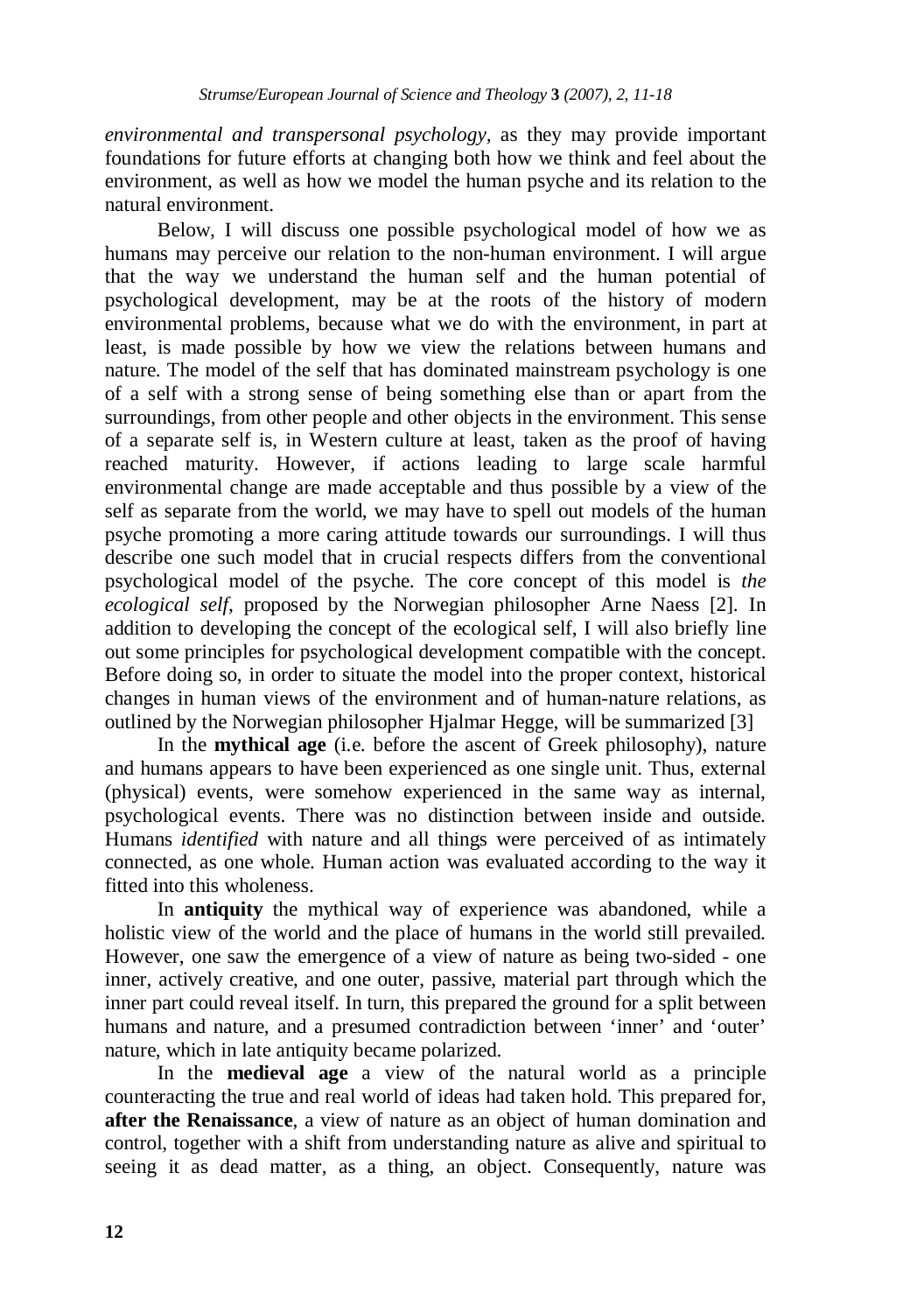perceived as having less and less in common with humans. The Judeo-Christian idea of God as the creator of the Universe and the distinguished position reserved for humans contributed to this human-nature dualism. The scientific revolution only served to reinforce this tendency which still prevails, although a 'new ecological paradigm' appears to be gaining support.

# **2. Environmental psychology**

Turning now to the field of *Environmental psychology*, humans may be seen to experience the physical environment through at least four different modes [4]:

- **as external, physical location.** Developmental psychology tells us that the experience of an autonomous self, separate from the surroundings, is a requirement for functioning in the world. The scientific tradition as well as every scientist's tasks and experiences are examples of this mode of environmental experience.
- **as social system**. In this mode, social relations would form the most salient and perhaps only elements of environmental experience. In most cases, social scientists still define the environment as a social system quite similar to the way the natural scientist defines an external, physical system.
- **as emotional territory**, as when the environment is experienced exclusively in terms of emotions and associations.
- as a setting for action. In this case the environment is perceived exclusively or primarily as a setting where action takes place. Here, the environment will be analogous to a stage, and it would only be important because it makes it possible for actors to perform their roles.
- **as self.** The mode of environmental experience most distant from the experience of the traditional scientist is the mystical experience. Although the extreme version of this mode is uncommon in western experience, people do quite often experience certain environments as important parts of themselves, as integrated parts of their self-identity. In this mode, the environment is no longer something that can easily be detached from the person, because the detachment itself turns the person into something else. Also, changes in the environment would be perceived as changes in the self. This latter mode of environmental experience is the focus of the remainder of this article.

## **3. The ecological self**

*The ecological self* may be contrasted with a more common three-partite understanding of the self, going back to Freud, and consisting of the 'desiringimpulsive self' (id), the 'rationalizing- decision-making self' (ego) and the 'normative-judgmental' self (superego) [5]. This view refers to narrow, particlelike views of the self. The two first parts of the self both appear occupied with self-interest, while the latter is preoccupied with the satisfaction of idealistic or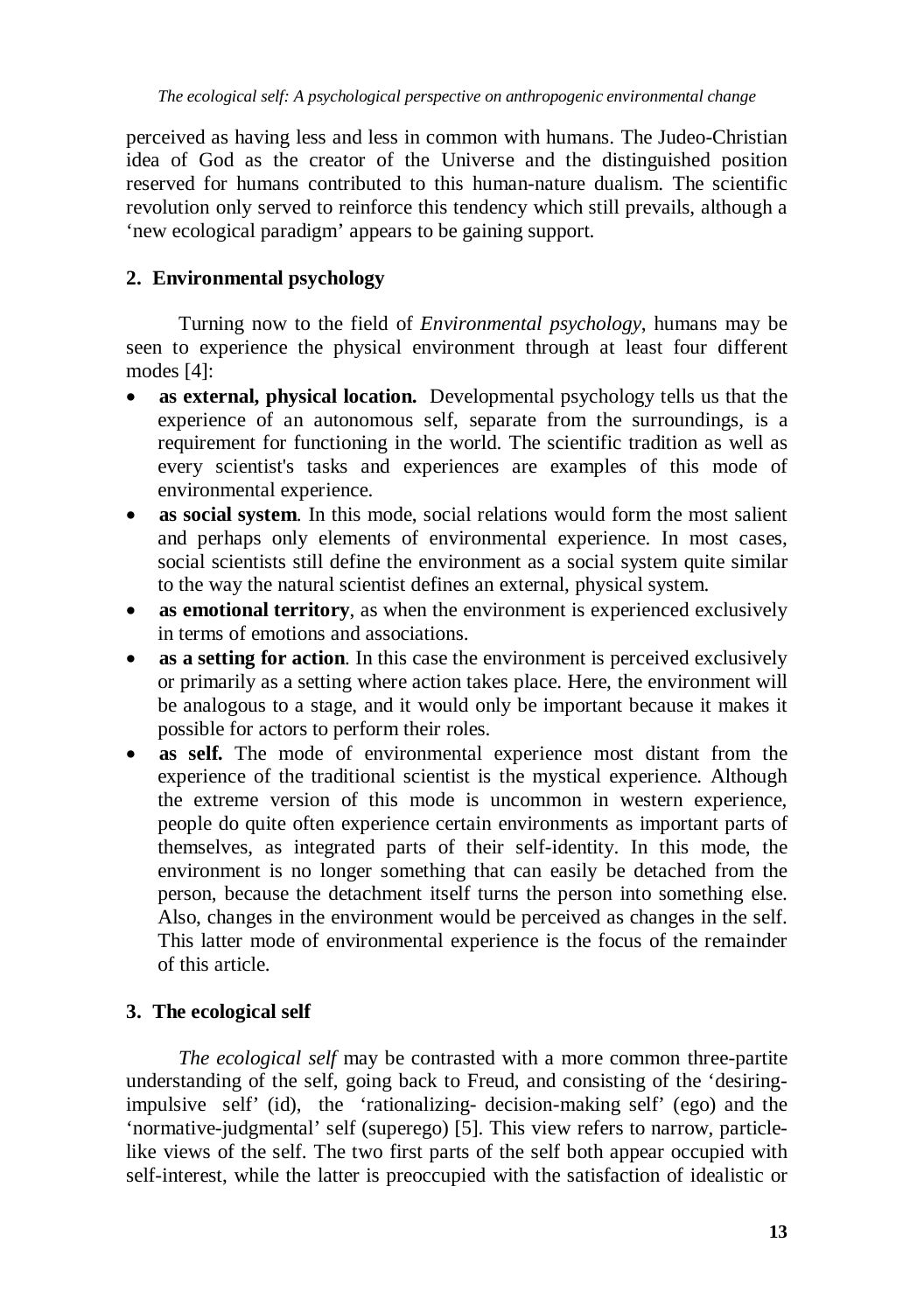moralistic standards or norms. However, also those moral demands originates from an assumption of a narrow self because moral demands presupposes a self that is the centre of voluntary activity. It is possible to imagine our self as being more than merely a centre for voluntary action. It should be noted, though, that any attempt at realizing an expansive, 'transpersonal' understanding of the self by means of moral demands is not going to be productive because moral demands are directed towards and thus reinforce the particle-like self, a self that is perceived as bounded and apart from the environment. *Transpersonal* means literally 'beyond the personal'. *Transpersonal psychology* is by some authors defined as the study of human development beyond the ego [6]. This self appears to be the product of a culture -ours- with little understanding for how environmental change affects the self.

One basic assumption inherent in this model of the self is that environments can be experienced as integrated parts of self-identity through a process of identification. The nature of this identification will be described below. Moreover, drawing mainly upon the work of the *transpersonal psychologist* Ken Wilber [7], I will outline how different stages or levels of psychological development can be characterized by what the individual typically identifies with.

The ecological self is here to be conceived of as broad, field-like or expansive, in fact, it is assumed to be as expansive as our identifications. The self is simply defined as *whatever the person identifies with*. In principle, there are no limitations to the comprehensiveness of identifications; the approach thus suggests the potential of a sense of self characterized by an identification with "the larger collective of all living things" [8]. The hypothesis would for example be that if one identifies with (i.e. perceives oneself as an integrated part of) the Earth as a whole, the self would be experienced as equally comprehensive. Thus, in transpersonal and ecological visions the self is wide, expansive and field-like to begin with, and the consequence of this view is that (provided one is not selfdestructive) one will naturally (i.e., spontaneously) protect the natural (spontaneous) unfolding of this expansive self (i.e. the ecosphere, the cosmos). One is supposed to exhibit the same degree of care for the environment as for oneself, thus, a threat towards the environment is perceived as a threat against the self.

It is important to emphasize that the concept of *identification* here is to be understood not only as *similarity* with some entity, but also as a sense of commonality [5]. However, it should not be confused with being *identical* with some other entity. What is important is the experience that through the process of identification, your sense of self can be expanded to include, for example, a tree while at the same time the person and the tree remains physically separate. Indeed, a realistic appreciation of how we are intimately connected with the world around us is assumed to inevitably lead to wider and deeper identification and consequently to the realization of a more expansive sense of self. The underlying assumption here is that the knowledge we can find in modern Ecology - because it demonstrates our dependency upon the biosphere as a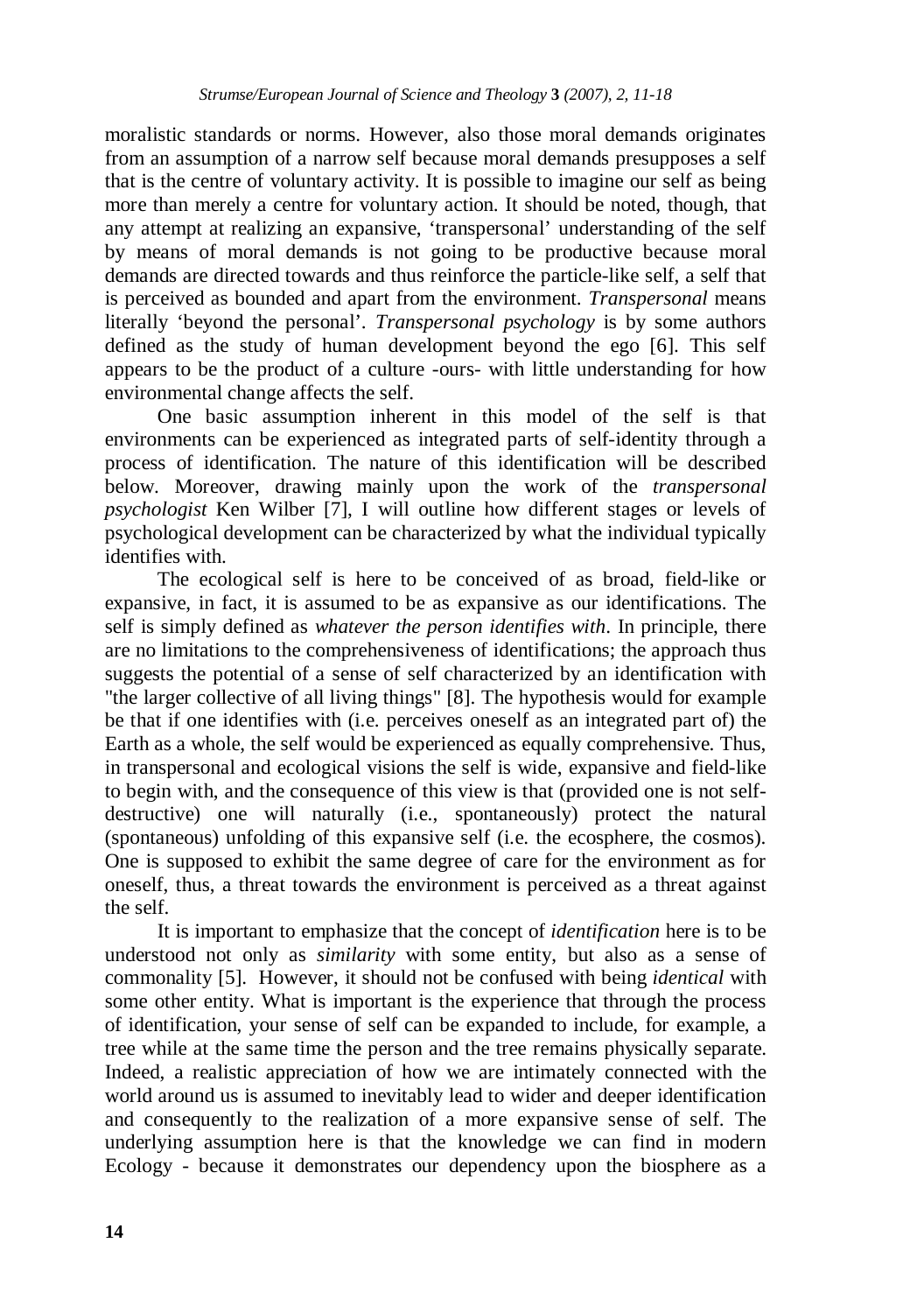whole - may lead to an incorporation of the biosphere into our sense of self. However, Ecology in the narrow sense as the study of interrelationships among non-human organisms and their environments probably is not sufficient to bring about a fundamental change in our view of nature. On the other hand, if this perspective is used with self-reference, that is, "putting the person into the equation", it will require a genuinely new view of humankind and nature. If we regard humankind and nature as one matrix, instead of regarding them as separate, it will become clear that we are a part of nature [9]. The moment, the implications of the fields of evolution and Ecology are internalized, the result should be identification with all forms of life. Thus, to use an example from the eco-philosopher John Seed, "I protect the rainforest" will develop into "I am that part of the rainforest that protects itself. I am that part of the rainforest that recently developed thinking." [10]

This form of identification is what Warwick Fox [5] describes as the result of a psychological expansion of the sense of self from isolated ego, through identification with humankind to identification with the biosphere [11]. The realization of this sense of self starts when we seize to understand ourselves as isolated, narrow and competing egos and begin to identify with other humans such as family and friends and continue to the whole human species. In order to include the global level the requirement is that this identification goes beyond humankind to include the non-human world [12].

## **4. The problem of the relationship between Science and Religion**

*Transpersonal psychology* is a new sub-discipline of Psychology resulting from a common perception among a group of psychologists that the dominating psychological theories appeared too narrow to do justice to the full human potential [13]. Transpersonal psychology represents a view of human nature and psychological development where health and well-being are assumed to depend upon a balanced integration of physical, emotional, mental, existential and egotranscending aspects of humans [14]. The field, defined as the study of human development beyond the ego [6], implies expanding the field of Psychology into a study of the whole person, including self-transcending growth [15]. One basic assumption of transpersonal psychology is that humans are situated within a network of mutually dependent relations with each other and the natural environment. Thus, any attempt at improving human conditions must consider global, social and environmental issues. This is very much in accord with basic assumptions of Environmental psychology. The theory of the ecological self does not provide any details on the developmental process or the processes by which the self comes to identify with the environment. However, the transpersonal psychologist Ken Wilber provides a description of expanding identifications as a process of psychological development including possible development beyond 'the integrated ego' [7].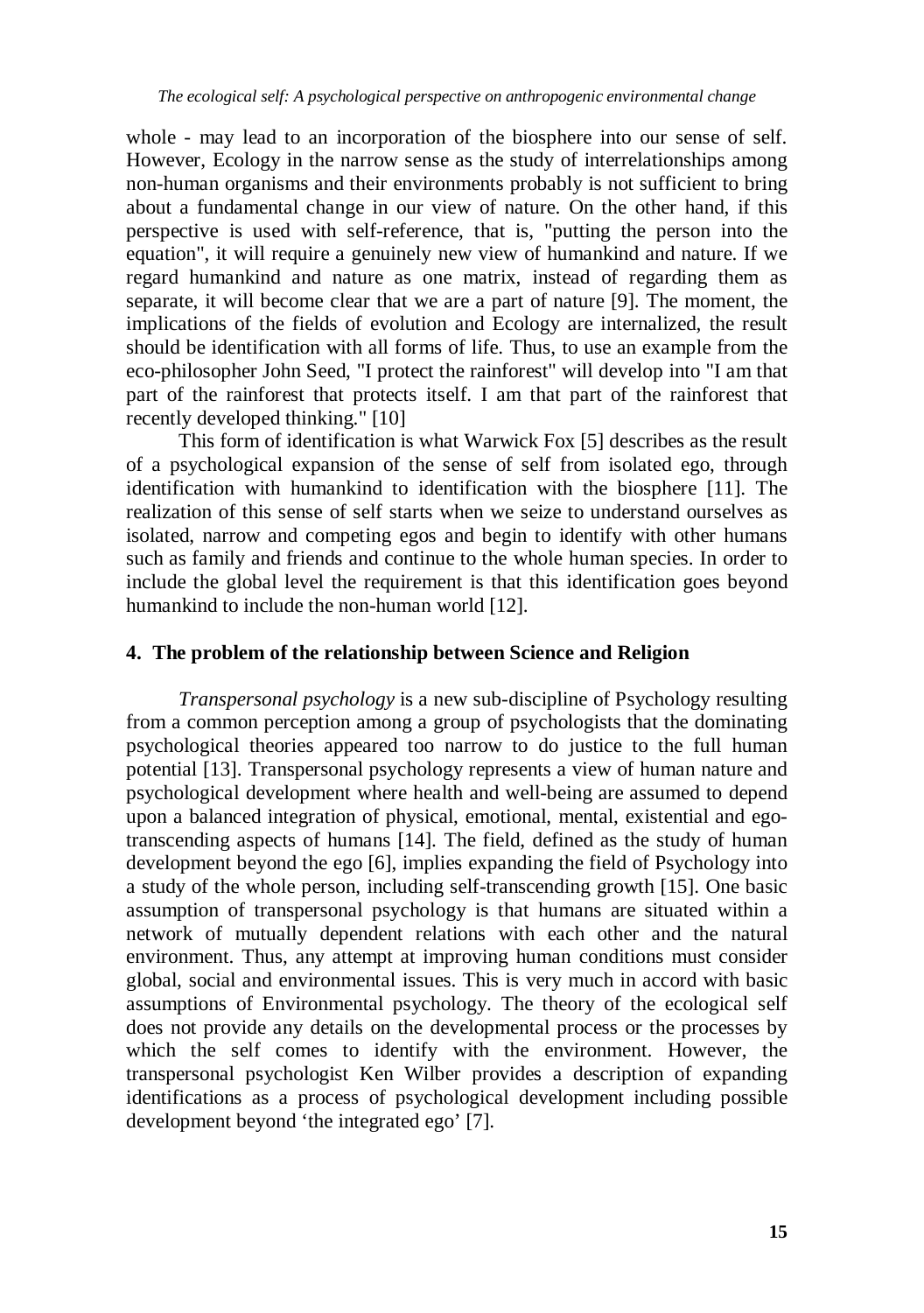A basic assumption made by Wilber is that the human psyche can be understood in terms of hierarchies structured as wholes within larger wholes, from simple and rudimentary to complex and comprehensive. This also happens to be a general conclusion that can be drawn from mainstream developmental psychology. Wilber argues that during psychological development, the whole at one level of development will be part of the whole at the next level. He suggests thus that various theories within modern developmental psychology can be seen as descriptions of different aspects and levels of this increasing complexity and integration.

An important general question for Wilber is whether the 'integrated ego' or 'autonomous individual' is the highest possible stage of individual development. He points out that the very few psychologists and philosophers having examined the issue have suggested that great mystics and wise persons appear to represent these presumably highest stages of development. It should be noted here that Wilber's strong inclination towards hierarchical thinking, with 'higher level, more complex' meaning better and more valuable, may be questioned. Alternatively, one could restrict oneself to assuming different directions that psychological development can take, and that for example, in western culture, the integrated, autonomous ego is a typical result. In traditional oriental cultures a more typical outcome would perhaps be the experience of less clear boundaries between environment and self.

Wilber describes the general process of psychological development in the following manner:

At each stage a higher order structure emerges. This structure is more complex and thus more unified than the earlier lower order level. This higher order structure is introduced into consciousness, with the result that the self identifies with the emerging structure. Development can thus be characterized as transcending and integrating lower order structures into higher, more comprehensive levels. To give an example: As the body is separated from it's fusion with the surroundings, this results in consciousness in the form of a bodyself, identified with the body. The body ego thus transcends, first, an original primitive state, and second, it transcends the environment, making it possible to act upon it. When speech development starts, a transition from a body-self into a syntactic self occurs. This leads to a partial liberation from the drive principle of the body-ego, and development of an ability to anticipate events, as well as the ability to plan and delay of gratification. In Piaget's terms this is the concrete-operational stage of cognitive development. The next stage occurs when the child starts to transcend the thought process itself and becomes able to influence it (i.e., the stage of formal operations according to Piaget). Now the individual is able to transcend the verbal, and can be characterized as transverbal. At this level consciousness no longer identifies with any one of the former levels, so that they can all be integrated into a higher order holistic integration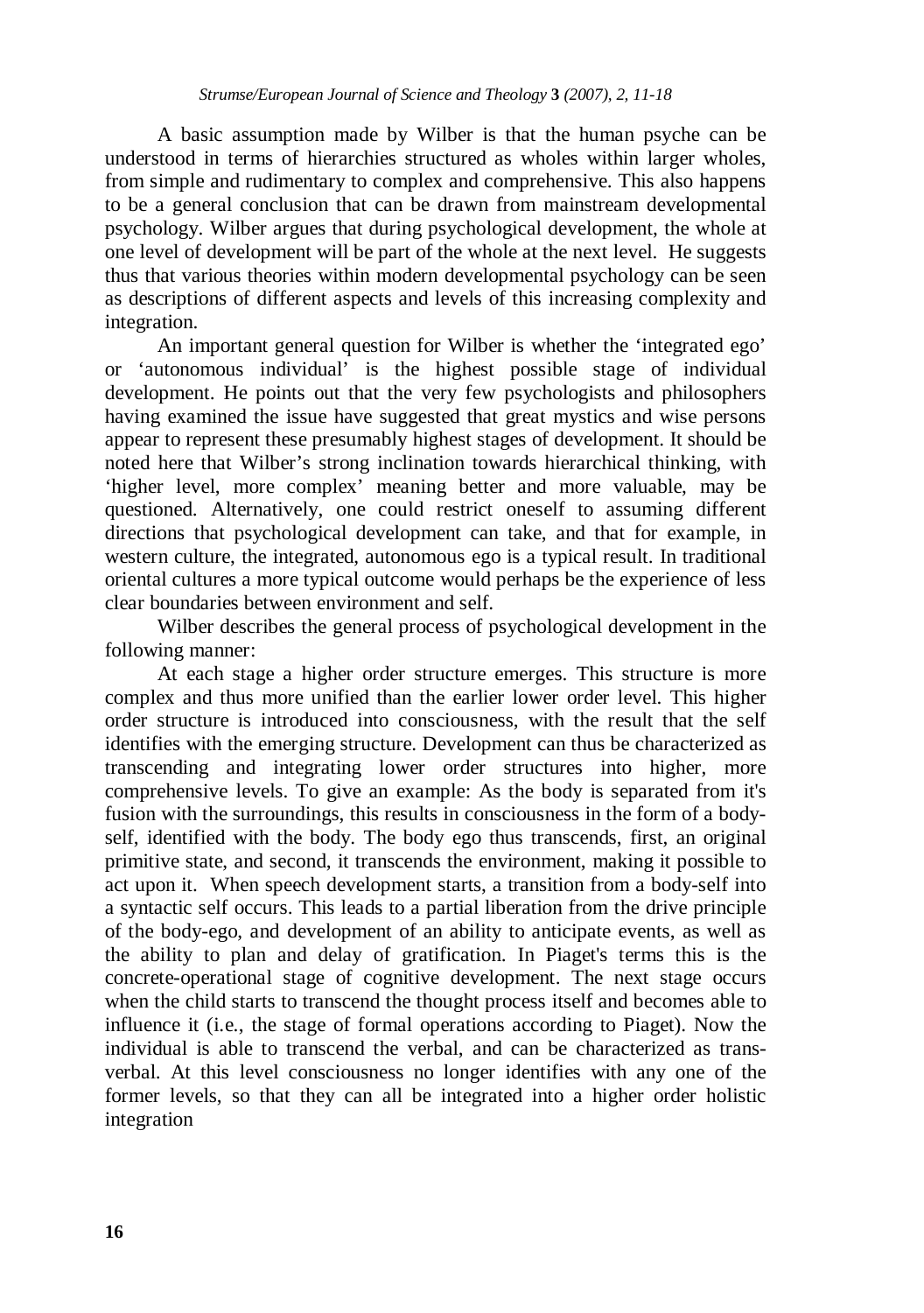*The ecological self: A psychological perspective on anthropogenic environmental change*

To summarize, the principle assumed by Wilber is that once a higher order structure emerges, the self will gradually identify with this structure. However, in the course of the developmental process, each level will be separated from the sense of self. The self will disidentify or become detached from an exclusive identification with one single structure in order to be able to identify with the next, higher order structure. Because the self is separated from a lower order structure, it transcends this structure and is thus able to act upon it with the tools the newly emerged structure. For example, once the body-self is separated from the environment, it is able to act upon the environment with the tools of the body self (muscles). When the ego ('I') is separated from the body, it will in turn be able to act upon the body and the world with the tools of the ego, which are concepts and syntax. This view also includes that all previous levels of development can become integrated into consciousness, and that development is assumed to continue until complete integration is achieved. According to Wilber, then, the process of psychological development is characterized by identification, disidentification and integration, and is to be understood as an ongoing process of transcendence.

### **5. Concluding remarks**

In mainstream western Psychology, what would be equivalent to Piaget's stage of formal-operational thinking is supposed to be the highest level of cognitive development. However, Wilber finds support in both eastern and western mystery traditions for the existence of higher levels of development. Wilber describes the outcome of such further levels as en experience of a final wholeness, in which the world process is experienced similar to one's own existence. This stage is seen as a complete integration in which the individual identifies with all things and events, even though these are fully understood as separate from the self. This final level would also imply a radical integration of all previous levels. This appears to be almost identical with the most expansive state of Naess' and Fox' 'ecological self'.

There does not appear to be any direct empirical evidence available related to the theory of the ecological self or Wilber's developmental model. However, there is some indirect evidence to be found. For example, the possibility for identifying with global environmental conditions or the biosphere, is touched upon in a few studies suggesting a relation between the experience of unity with the physical environment broadly speaking and (a) so-called transpersonal, ego-transcending experiences, and (b) level of personality development. For example, a relation has been found between 'harmony-withnature' - values and a level of personality development characterized by openness for the transpersonal dimension [16]. The same or a similar process may be underlying both matters. A common denominator here appears to be an ability to liberate oneself from one's ordinary ego-identity and to experience oneself as part of something bigger.